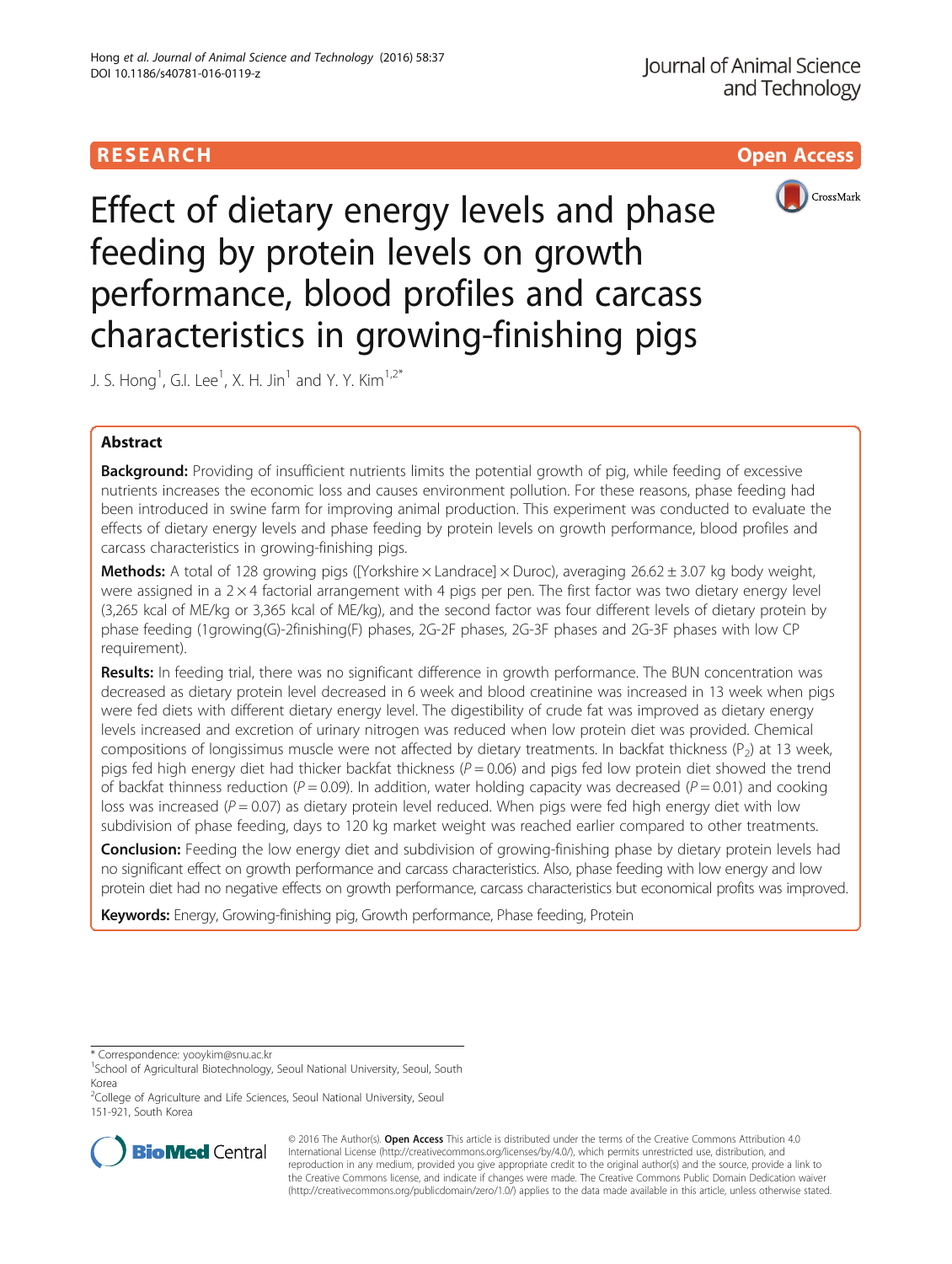## Background

In livestock industry, providing adequate nutrients has been noted as the most important factor to achieve efficient and profitable animal production. Providing of insufficient nutrients limits the potential growth and production of animal, while feeding of excessive nutrients reduces the economic profitability and causes environment pollution [[18, 19](#page-9-0), [31\]](#page-9-0). Providing adequate nutrients to animal is difficult because nutrient requirements of animal continuously are changed with aging [[29\]](#page-9-0). Thus the concept of phase feeding has been introduced in swine production, which divides the growth period into several phases and provide feed designated to each phase.

Subdivision of feeding phases needs careful considerations because feeding one diet causes oversupply of nutrients in some period and results in deficiency of nutrients in other period [[7, 14](#page-9-0), [22](#page-9-0)]. However, importance of nutrient requirement for growing · finishing pigs was underestimated and overlooked compared to those of younger pigs although the growing-finishing period account for approximately 60 % of pig's lifetime [\[25, 29](#page-9-0)] with about 80 % of total feed consumption. In growing period, pig shows the highest weight gain in lifetime for extensive muscle development [\[41\]](#page-9-0). Changing diet with adequate dietary protein and amino acid contents can be the most important factor to maximizing the muscle development because protein and amino acid requirements are changing drastically in this period [\[33](#page-9-0)]. However, fat deposition of pig is much greater than protein deposition in finishing period [\[41\]](#page-9-0), which resulted in carcass fatness and poor pork quality. Although these differences are made from continuous changes of nutrient requirements, NRC [[30](#page-9-0)] recommended 2 growing and 2 finishing periods, respectively compared to 1 growing and 2 finishing periods in 1998 version of NRC. Moreover, NRC of 1998 and 2012 versions established four or three feeding phases for younger pigs until reaching 20 kg and 25 kg body weight, respectively. Therefore, more subdivision of growingfinishing period through phase feeding takes potential benefits in nutrient efficiency and maximizing growth performance, inducing high profit for wine producers.

Therefore, present study was conducted to evaluate the subdivision of growing-finishing phase based on dietary protein levels in different dietary energy levels on growth performance, blood profiles and carcass characteristics.

## Methods

#### Animal and management

All experimental procedures involving animals were conducted in accordance with the Animal Experimental Guidelines provided by the Seoul National University Institutional Animal Use and Care Committee (SNUIAUCC; SNU-160513-1).

A total of 128 crossbred pigs ([Yorkshire × Landrace] × Duroc) with an average body weight of  $26.62 \pm 3.07$  kg were used for 13 weeks feeding trial. Pigs were reared in experimental farm of Seoul National University located in Suwon, Gyeonggi-Do. Two male and two female pigs were assigned to each pen of growing facility based on body weight. Pigs were reared in growing  $(1.30 \times$  $2.50 \text{ m}^2$ ) facilities for 6 weeks and then moved to finishing  $(1.60 \times 3.10 \text{ m}^2)$  facilities for the rest 7 weeks. Feed and water were provided *ad libitum* during the whole experimental period by a 4 hole stainless feeder and a nipple installed in each pen.

## Experimental design and diet

Experimental pigs were allotted to  $2 \times 4$  factorial arrangement in randomized complete block (RCB) design with 3 replicates and 4 pigs per pen. The first factor was two levels of dietary energy density (3,265 kcal of ME/kg or 3,365 kcal of ME/kg), and the second factor was four dietary protein levels based on subdivision of growingfinishing phases (CON: 1 phase and 2 phases for growing and finishing pigs; P4: 2 phases and 2 phases for growing and finishing pigs; P5: 2 phases and 3 phases for growing and finishing pigs; LP5: 2 phases and 3 phases for growing and finishing pigs with lower dietary protein levels). The standard of dividing growingfinishing phase is determined to regression equation of nutrient requirement from NRC [\[29\]](#page-9-0). The CP requirements and body weight ranges presented in NRC [[29](#page-9-0)] were used to make the regression equation and line. As a result of regression equation, CP requirement for each phase was determined. Growing phase1: CP 18.0 %/BW (25-40 kg), growing phase2: CP 16.3 %/BW (40-60 kg), finishing phase1: CP 14.9 %/BW (60-80 kg), finishing phase2: CP 13.9 %/BW (80-100 kg), finishing phase3: CP 13.2 %/BW (100-120 kg). The CP requirement of LP5 treatment was determined from value of final body weight in each phase (40 kg, 60 kg, 80 kg, 100 kg, 120 kg).

$$
Y = -4.001 \ln(\times) + 31.947 \left( R^2 = 0.9912 \right)
$$

Experimental diets were formulated for 5 phases, including growing phase1 (0-3 week), growing phase2 (4-6 week), finishing phase1 (7-9 week), finishing phase2 (10-12 week), finishing phase3 (13 week). All nutrients of experimental diets except CP and lysine were met or exceeded the nutrient requirement of NRC [[29\]](#page-9-0). Chemical composition of experimental diets were presented in Tables [1, 2](#page-2-0) and [3](#page-3-0).

#### Growth performance

Body weight and feed consumption were recorded at 0, 3, 6, 9, 12 and 13 weeks to calculate average daily gain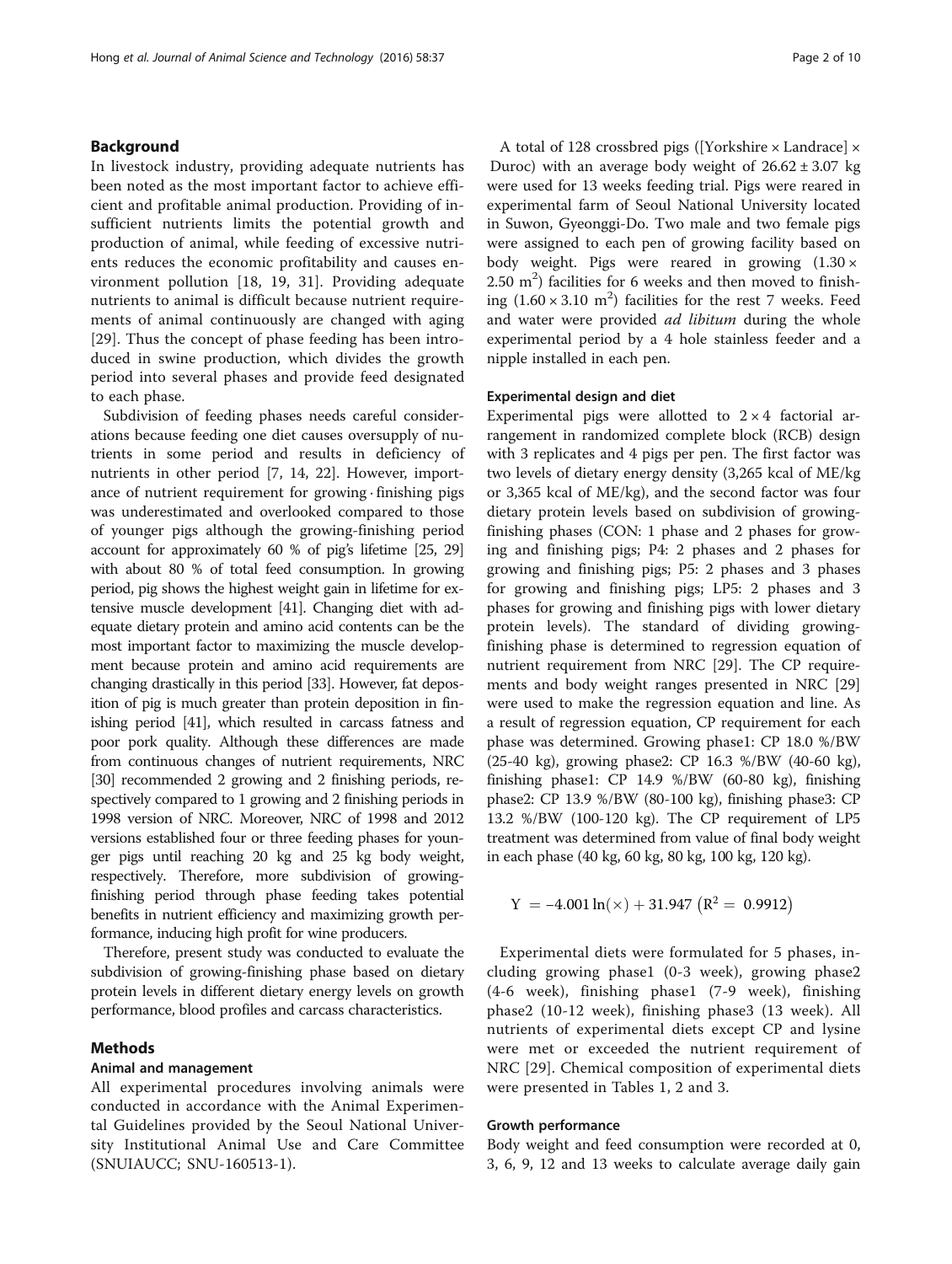| Treatment      | 0-3 week           | 3-6 week           | 6-9 week             | 9-12 week            | 12-13 week           |
|----------------|--------------------|--------------------|----------------------|----------------------|----------------------|
| CON (CP level) | Growing 1 (18.0 %) |                    | Finishing 1 (15.5 %) | Finishing 2 (13.2 %) |                      |
| P4 (CP level)  | Growing 1 (18.0 %) | Growing 2 (16.3 %) | Finishing 1 (15.5 %) | Finishing 2 (13.2 %) |                      |
| P5 (CP level)  | Growing 1 (18.0 %) | Growing 2 (16.3 %) | Finishing 1 (14.9 %) | Finishing 2 (13.9 %) | Finishing 3 (13.2 %) |
| LP5 (CP level) | Growing 1 (17.2 %) | Growing 2 (15.6 %) | Finishing 1 (14.4 %) | Finishing 2 (13.5 %) | Finishing 3 (12.8 %) |

<span id="page-2-0"></span>**Table 1** Experimental design of subdivision of growing-finishing period by protein levels

(ADG), average daily feed intake (ADFI) and gain to feed ratio (G/F ratio).

# Blood profiles

Blood samples were taken from the jugular vein of randomly selected six pigs in each treatment for measuring blood urea nitrogen (BUN) and blood creatinine when after pigs were fasten 3 h. Collected blood samples were centrifuged for 15 min at 3,000 rpm on 4 °C (Eppendorf centrifuge 5810R, Germany). The sera were carefully transferred to 1.5 ml plastic tubes and stored at  $-20$  °C until later analysis. Total BUN concentration was analyzed using a blood analyzer (Ciba-Corning model, Express Plus, Ciba Corning Diagnostics Co.). Creatinine concentration was measured by kinetic colorimetry assay using a blood analyzer (Modular analytics, PE, Roche, Germany)

#### Digestibility trial

A total of 24 crossbred growing barrows, averaging  $49.37 \pm 2.97$  kg body weight, were allotted to individual metabolic crate in completely randomized design (CRD) with 4 replicates to evaluate the nutrient digestibility and nitrogen retention. Experimental diets of growing phase 2 (CON: 18 % crude protein, P4 = P5: 16.3 % crude protein, LP5: 15.6 % crude protein) were provided to each treatment animals. Total collection method was used for the apparent nutrient digestibility. After a 5 days adaptation period, 5 days of collection period was

Table 2 Chemical compositions of experimental diets (growing phase)

|                                   | Growing 1 phase (0-3 week) |         | Growing 2 phase (4-6 week) |         |         |
|-----------------------------------|----------------------------|---------|----------------------------|---------|---------|
| Treatment                         | CON, P4, P5                | LP5     | CON                        | P4, P5  | LP5     |
| ME (Kcal/kg)b                     | ME 3,265 or 3,365 kcal/kg  |         |                            |         |         |
| Crude protein (%) <sup>b</sup>    | 18.0                       | 17.2    | 18.0                       | 16.3    | 15.6    |
| Crude protein (%) <sup>a</sup>    | 17.7                       | 17.0    | 18.3                       | 16.5    | 15.5    |
| Crude fat (%) <sup>a,c</sup>      | 2.6/4.2                    | 2.6/4.4 | 3.2/4.2                    | 3.0/4.0 | 2.7/4.5 |
| Lysine $(\%)^b$                   | 0.95                       | 0.88    | 0.95                       | 0.82    | 0.77    |
| Methionine (%) <sup>b</sup>       | 0.26                       | 0.25    | 0.26                       | 0.25    | 0.24    |
| Tryptophan (%) <sup>b</sup>       | 0.22                       | 0.21    | 0.22                       | 0.20    | 0.19    |
| Tryptophan (%) <sup>b</sup>       | 0.72                       | 0.69    | 0.72                       | 0.65    | 0.63    |
| Calcium (%) <sup>b</sup>          | 0.60                       | 0.57    | 0.60                       | 0.54    | 0.52    |
| Total phosphorus (%) <sup>b</sup> | 0.50                       | 0.50    | 0.50                       | 0.47    | 0.45    |

<sup>a</sup>analyzed value, <sup>b</sup>calculated value, <sup>c</sup>Analyzed crude fat content: ME 3,265 kcal diet/ME 3,365 kcal diet

followed. To determine the first and last day of collection days, 2 g of ferric oxide and chromium oxide were added in the first and last experimental diet as selection marker, respectively. During the experimental period, all pigs were fed the experimental diets twice a day at 7:00 and 19:00, and water was provided ad libitum. Total urine was collected daily in a plastic container containing 50 ml of 4 N  $H_2SO_4$  to avoid nitrogen evaporation and frozen during the 5 days of collection period for nitrogen retention analysis. Collected feces and urine samples were stored –20 °C until analysis. Collected excreta were pooled and dried in an air-forced drying oven at 60 °C for 72 h, and then ground into 1 mm particles in a Wiley mill for chemical analysis include moisture, protein, fat and ash contents [\[1](#page-8-0)].

#### Carcass characteristics

At the end of experiment, 3 pigs from each treatment group were selected and slaughtered for the carcass analysis. Pork samples were collected from nearby 10th rib on right side of carcass. Because of chilling procedure, 30 min after slaughter was regarded as initial time. The pH was measured at 0, 3, 6, 12 and 24 h and meat color of longissimus muscle was determined at initial time and 24 h after initial time. The pH was measured using a pH meter (Model 720, Thermo Orion, U.S.A.) and pork color was determined by CIE color  $L^*$ ,  $a^*$ , and  $b^*$  values using a CR300 (Minolta Camera Co., Japan). Chemical analysis of pork samples were conducted by the method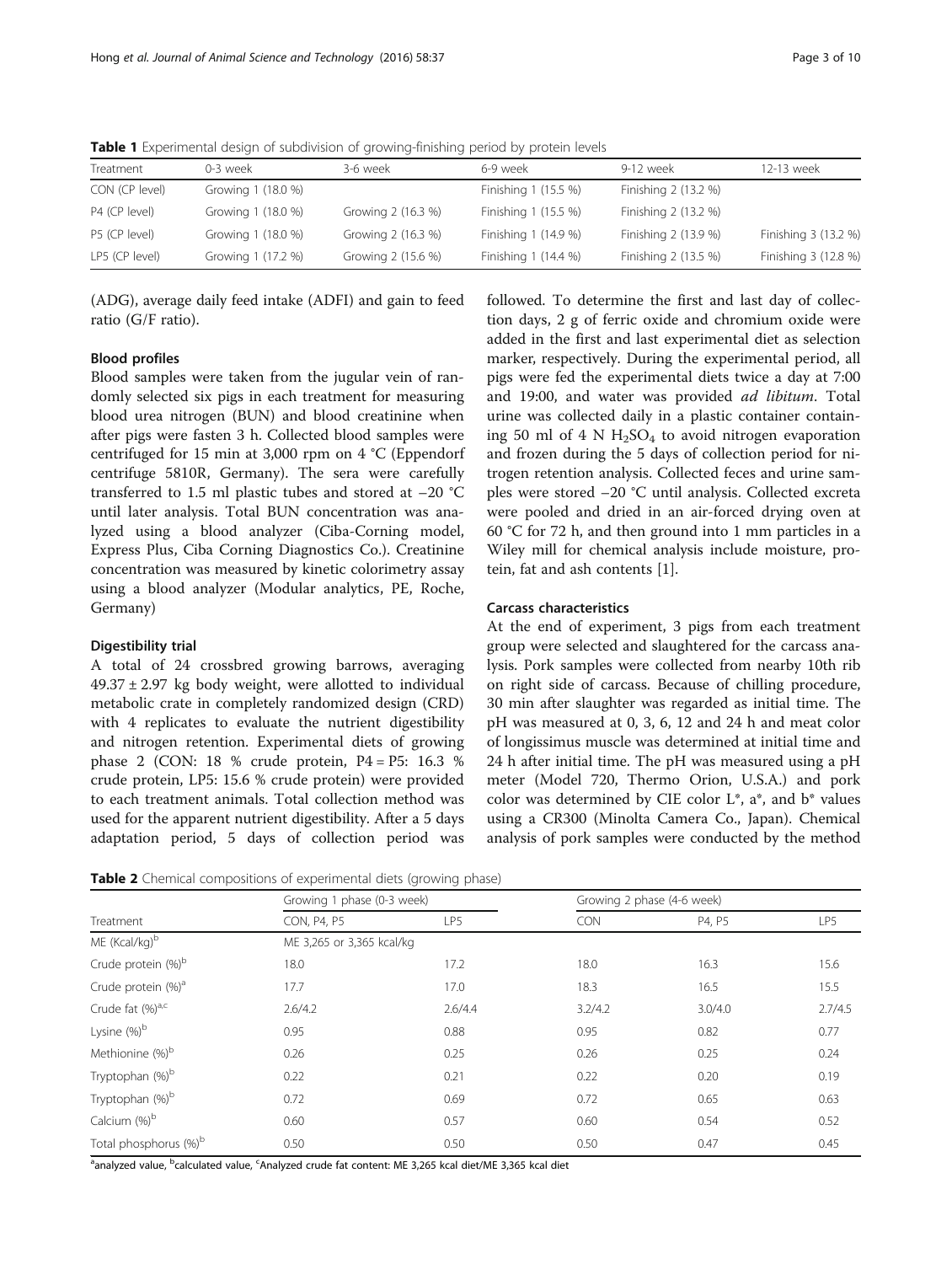|                                   | Finishing 1 phase |                           |         | Finishing 2 phase |                |         | Finishing 3 phase |         |  |
|-----------------------------------|-------------------|---------------------------|---------|-------------------|----------------|---------|-------------------|---------|--|
| Treatment                         | CON, P4           | P <sub>5</sub>            | LP5     | CON, P4           | P <sub>5</sub> | LP5     | CON, P4, P5       | LP5     |  |
| ME (Kcal/kg) <sup>b</sup>         |                   | ME 3,265 or 3,365 kcal/kg |         |                   |                |         |                   |         |  |
| Crude protein (%) <sup>b</sup>    | 15.5              | 14.9                      | 14.4    | 13.2              | 13.9           | 13.5    | 13.2              | 12.8    |  |
| Crude protein (%) <sup>a</sup>    | 15.7              | 15.0                      | 14.5    | 12.9              | 14.0           | 13.6    | 13.5              | 12.6    |  |
| Crude fat $(\%)^{a,c}$            | 2.1/3.8           | 1.8/3.8                   | 2.3/3.4 | 2.8/5.3           | 2.7/5.0        | 2.9/5.3 | 3.8/5.6           | 3.3/5.6 |  |
| Lysine $(\%)^b$                   | 0.75              | 0.72                      | 0.68    | 0.60              | 0.65           | 0.62    | 0.60              | 0.57    |  |
| Methionine (%) <sup>b</sup>       | 0.24              | 0.23                      | 0.23    | 0.22              | 0.23           | 0.22    | 0.22              | 0.22    |  |
| Tryptophan (%) <sup>b</sup>       | 0.18              | 0.18                      | 0.17    | 0.15              | 0.16           | 0.15    | 0.15              | 0.14    |  |
| Tryptophan (%) <sup>b</sup>       | 0.62              | 0.60                      | 0.58    | 0.53              | 0.55           | 0.54    | 0.53              | 0.51    |  |
| Calcium (%) <sup>b</sup>          | 0.50              | 0.50                      | 0.48    | 0.45              | 0.46           | 0.45    | 0.45              | 0.43    |  |
| Total phosphorus (%) <sup>b</sup> | 0.45              | 0.44                      | 0.43    | 0.40              | 0.41           | 0.41    | 0.40              | 0.38    |  |

<span id="page-3-0"></span>Table 3 Chemical compositions of experimental diets (finishing phase)

<sup>a</sup>analyzed value, <sup>b</sup>calculated value, <sup>c</sup>Analyzed crude fat content: ME 3,265 kcal diet/ME 3,365 kcal diet

of AOAC [\[1](#page-8-0)]. Water holding capacity of pork was measured by centrifuge method. Three samples of longissimus muscles were ground and sampled in filter tube, than heated in water bath at 80 °C for 20 min and centrifuged for 10 min at 2,000 rpm at 10 °C (Eppendorf centrifuge 5810R, Germany). To calculate the cooking loss, longissimus muscles were packed with polyethylene bag and heated in water bath until core temperature reached 72 °C and weighed before and after cooking. After heated, samples are cored (0.5 in. in diameter) parallel to muscle fiber and the cores were used to measure the shear force using a salter (Warner Barzler Shear, USA). Water holding capacity, shear force and cooking loss of pork were analyzed in Foundation of Agri. Tech. Commercialization & Transfer. The amino acid contents in loin meat were determined by ion-exchange chromatography (Amino Acid Analyzer L-8900, Hitachi, Tokyo, Japan) with post-column derivatization with ninhydrin. Performic acid was used in oxidizing amino acids and neutralized with sodium citrate dihydrate, and then hydrolyzed with 6 N HCl for 22 h at 110 °C to be liberated from the protein. Amino acids were quantified with the internal standard method (amino acid mixture standard solution Type H, Wako Chemical, Osaka, Japan; L-cysteic acid, Tockyo Chemical Industry, Tokyo, Japan; DL-methionine sulfone, Sigma, Missouri, US) by measuring the absorption of reaction products with ninhydrin at 570 nm.

Backfat thickness at  $P_2$  position (mean value from both sides of the last rib and 65 mm away from the backbone) of finishing pigs was measured using ultrasound device (Lean-meter, Renco Corp., Minneapolis, US) at the end of feeding trial (13 week).

#### Economical analysis

As the experimental pigs were reared in the same environmental condition, economical efficiency was calculated

using only the feed cost without considering other factors. The total feed cost and feed cost (won) per body weight gain (kg) was calculated using amount of the total feed intake and feed price. The days to reaching market weight (120 kg) was estimated from the body weight at the end of feeding trial and ADG of 12-13 week. A total of 48 finishing pigs were slaughtered at slaughter house and all carcass was graded by livestock product grading standard (Korea Institute for Animal Products Quality Evaluation).

## Statistical analysis

All data were analyzed using PROC MIXED procedures of SAS. Each pen was regarded as an experimental unit in feeding trial, and individual pig was used as an experimental unit in blood profiles, digestibility trial and carcass analysis. The statistical model included two main effects, dietary energy level and subdivision of phase by dietary protein level. PDIFF option of SAS was used to evaluate the effect of main factors and their interaction. Significance for treatment effects was reported at  $P \le 0.05$ , with a trend between  $P \ge 0.05$  and  $P \le 0.10$ .

# Results and discussion

# Growth performance

The effect of dietary energy levels and phase feeding by protein levels on growth performance was presented in Table [4.](#page-4-0) During the whole experimental period, dietary energy density and phase feeding by protein level did not show any significant differences in body weight, average daily gain (ADG), average daily feed intake (ADFI) and gain/feed ratio (G/F ratio). Numerous researches presented the benefits of increasing energy density in feed with improvement of weight gain and feed efficiency by lower feed intake [\[10, 32](#page-9-0), [35](#page-9-0)]. However, in current study, dietary energy level had little effects on the growth performance of growing ·finishing pigs. Many researchers also found that increasing energy density had no influences on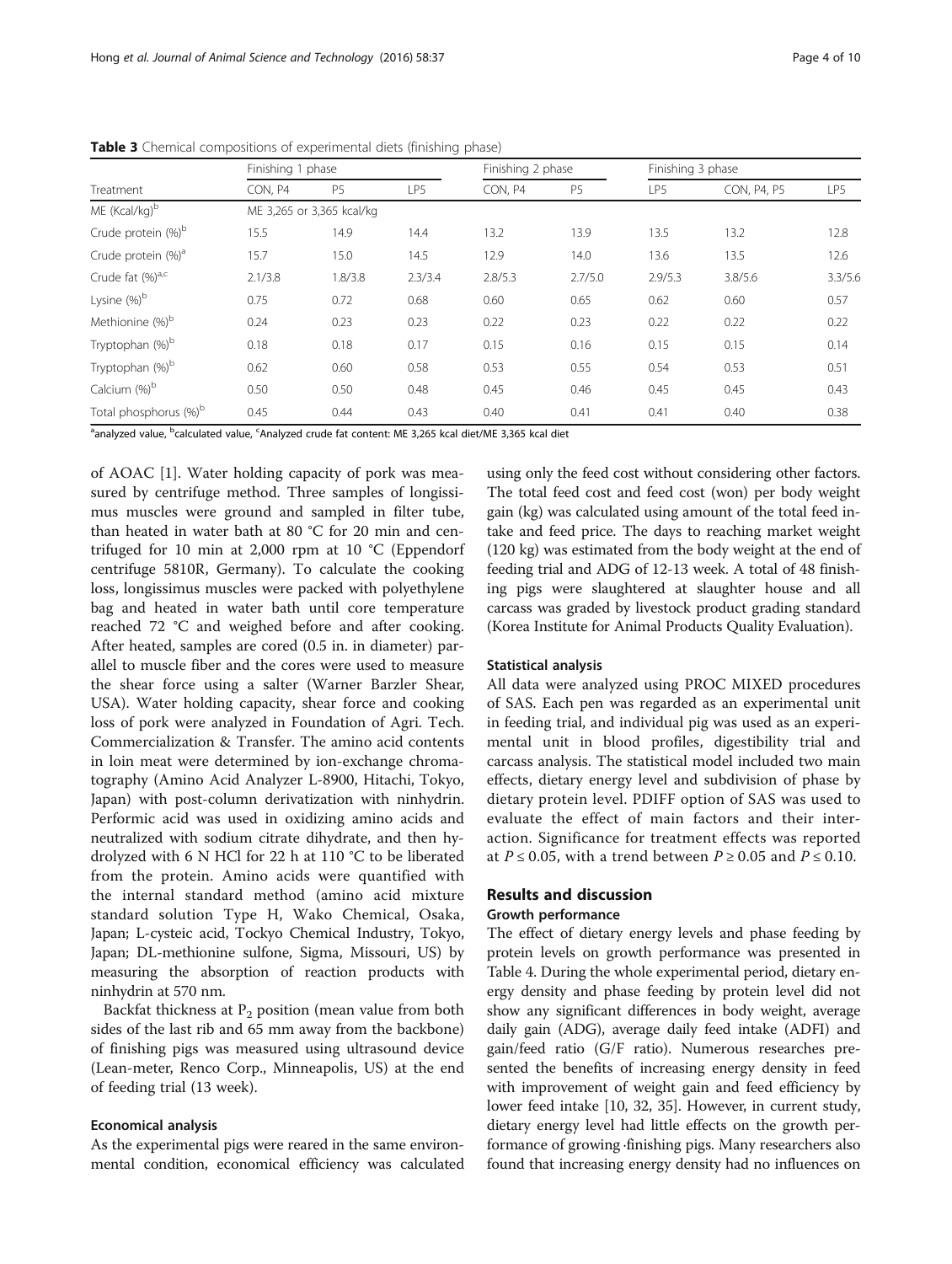| Criteria        | Treatments |          | $\ensuremath{\mathsf{SEM}}^\ensuremath{\mathsf{b}}$ | P-value |        |        |        |      |      |      |
|-----------------|------------|----------|-----------------------------------------------------|---------|--------|--------|--------|------|------|------|
|                 | ME 3,265   | ME 3,365 | <b>CON</b>                                          | P4      | P5     | LP5    |        | Е    | P    | ExP  |
| Body weight, kg |            |          |                                                     |         |        |        |        |      |      |      |
| Initial         | 26.27      | 26.35    | 26.25                                               | 26.31   | 26.32  | 26.37  |        |      |      |      |
| 3 weeks         | 43.62      | 43.41    | 43.14                                               | 42.64   | 44.39  | 43.89  | 0.740  | 0.90 | 0.88 | 0.86 |
| 6 weeks         | 61.39      | 61.11    | 61.45                                               | 59.90   | 62.33  | 61.32  | 0.893  | 0.89 | 0.85 | 0.85 |
| 9 weeks         | 80.98      | 79.43    | 81.20                                               | 78.42   | 80.40  | 80.80  | 0.998  | 0.46 | 0.79 | 0.44 |
| 12 weeks        | 100.67     | 99.86    | 101.27                                              | 98.06   | 100.60 | 101.12 | 1.134  | 0.74 | 0.77 | 0.66 |
| 13 weeks        | 107.75     | 107.64   | 107.67                                              | 105.80  | 108.89 | 108.43 | 1.190  | 0.97 | 0.84 | 0.58 |
| ADG, g          |            |          |                                                     |         |        |        |        |      |      |      |
| 0-3 weeks       | 826        | 812      | 804                                                 | 778     | 861    | 835    | 16.1   | 0.66 | 0.30 | 0.28 |
| 3-6 weeks       | 846        | 843      | 872                                                 | 823     | 855    | 830    | 17.8   | 0.94 | 0.79 | 0.84 |
| 6-9 weeks       | 933        | 872      | 941                                                 | 882     | 860    | 928    | 22.0   | 0.77 | 0.56 | 0.61 |
| 9-12 weeks      | 938        | 973      | 956                                                 | 936     | 962    | 968    | 20.0   | 0.17 | 0.52 | 0.28 |
| 12-13 weeks     | 1,012      | 1,112    | 913                                                 | 1,106   | 1,185  | 1,044  | 50.4   | 0.42 | 0.96 | 0.60 |
| 0-6 weeks       | 836        | 828      | 838                                                 | 800     | 858    | 832    | 13.6   | 0.33 | 0.30 | 0.55 |
| 6-13 weeks      | 946        | 950      | 943                                                 | 937     | 950    | 962    | 11.2   | 0.89 | 0.90 | 0.41 |
| 0-13 weeks      | 895        | 894      | 895                                                 | 874     | 908    | 902    | 10.6   | 0.92 | 0.72 | 0.41 |
| ADFI, q         |            |          |                                                     |         |        |        |        |      |      |      |
| 0-3 weeks       | 1,644      | 1,678    | 1,672                                               | 1,606   | 1,751  | 1,616  | 42.8   | 0.71 | 0.67 | 0.70 |
| 3-6 weeks       | 2,177      | 2,138    | 2,202                                               | 2,081   | 2,246  | 2,102  | 48.4   | 0.71 | 0.64 | 0.94 |
| 6-9 weeks       | 2,583      | 2,595    | 2,702                                               | 2,514   | 2,599  | 2,541  | 48.3   | 0.98 | 0.61 | 0.90 |
| 9-12 weeks      | 2,903      | 2,875    | 2,924                                               | 2,931   | 2,957  | 2,743  | 42.1   | 0.92 | 0.61 | 0.96 |
| 12-13 weeks     | 3,035      | 3,252    | 3,146                                               | 3,274   | 3,069  | 3,085  | 53.0   | 0.73 | 0.25 | 0.19 |
| 0-6 weeks       | 1,911      | 1,908    | 1,937                                               | 1,843   | 1,999  | 1,859  | 42.3   | 0.49 | 0.22 | 0.43 |
| 6-13 weeks      | 2,785      | 2,808    | 2,860                                               | 2,801   | 2,819  | 2,705  | 34.5   | 0.97 | 0.41 | 0.89 |
| 0-13 weeks      | 2,381      | 2,393    | 2,434                                               | 2,359   | 2,440  | 2,314  | 35.1   | 0.99 | 0.50 | 0.92 |
| G/F ratio       |            |          |                                                     |         |        |        |        |      |      |      |
| 0-3 weeks       | 0.510      | 0.487    | 0.483                                               | 0.485   | 0.497  | 0.530  | 0.0103 | 0.28 | 0.38 | 0.55 |
| 3-6 weeks       | 0.391      | 0.397    | 0.399                                               | 0.395   | 0.382  | 0.400  | 0.0073 | 0.69 | 0.84 | 0.60 |
| 6-9 weeks       | 0.363      | 0.340    | 0.350                                               | 0.355   | 0.333  | 0.369  | 0.0099 | 0.76 | 0.71 | 0.67 |
| 9-12 weeks      | 0.326      | 0.339    | 0.327                                               | 0.322   | 0.329  | 0.354  | 0.0082 | 0.26 | 0.66 | 0.41 |
| 12-13 weeks     | 0.337      | 0.342    | 0.292                                               | 0.337   | 0.392  | 0.339  | 0.0174 | 0.45 | 0.57 | 0.67 |
| 0-6 weeks       | 0.441      | 0.437    | 0.436                                               | 0.435   | 0.432  | 0.453  | 0.0066 | 0.35 | 0.46 | 0.77 |
| 6-13 weeks      | 0.342      | 0.339    | 0.331                                               | 0.335   | 0.338  | 0.357  | 0.0052 | 0.98 | 0.31 | 0.77 |
| 0-13 weeks      | 0.378      | 0.375    | 0.369                                               | 0.371   | 0.373  | 0.392  | 0.0050 | 0.92 | 0.33 | 0.78 |

<span id="page-4-0"></span>Table 4 Effects of dietary energy and protein levels on growth performance in growing-finishing pigs<sup>a</sup>

<sup>a</sup>A total 128 crossbred pigs was fed from average initial body 26.62 ± 3.07 kg and the average final body weight was 107.7 kg. <sup>b</sup>Standard error of mean

growth performance in growing ·finishing pigs when feed contained sufficient energy for potential growth [[9](#page-9-0), [17, 27](#page-9-0)]. Therefore, 3,265 kcal of ME/kg in this study was sufficient energy for growth of growing ·finishing pigs.

In phase feeding by protein levels, increasing subdivision of growing-finishing phase did not influence on growth performance. Similar to this observation, some researchers indicated that the number of phases did not have any effect on growth performance of growing ·finishing pigs

[[8, 24, 26\]](#page-9-0). Since consumption of protein above requirement led to excreta [[7](#page-9-0)], pig utilized the constant level of crude protein [\[8](#page-9-0)]. In addition, LP5 group which fed diet contained lower protein also showed similar growth performance with P5 group. Wahlstrom and Libal [\[40](#page-9-0)] and Tjong et al. [[38](#page-9-0)] demonstrated that supplementation of diet with lower crude protein than NRC requirement had no detrimental effects on growth performance. In the study of Carpenter et al.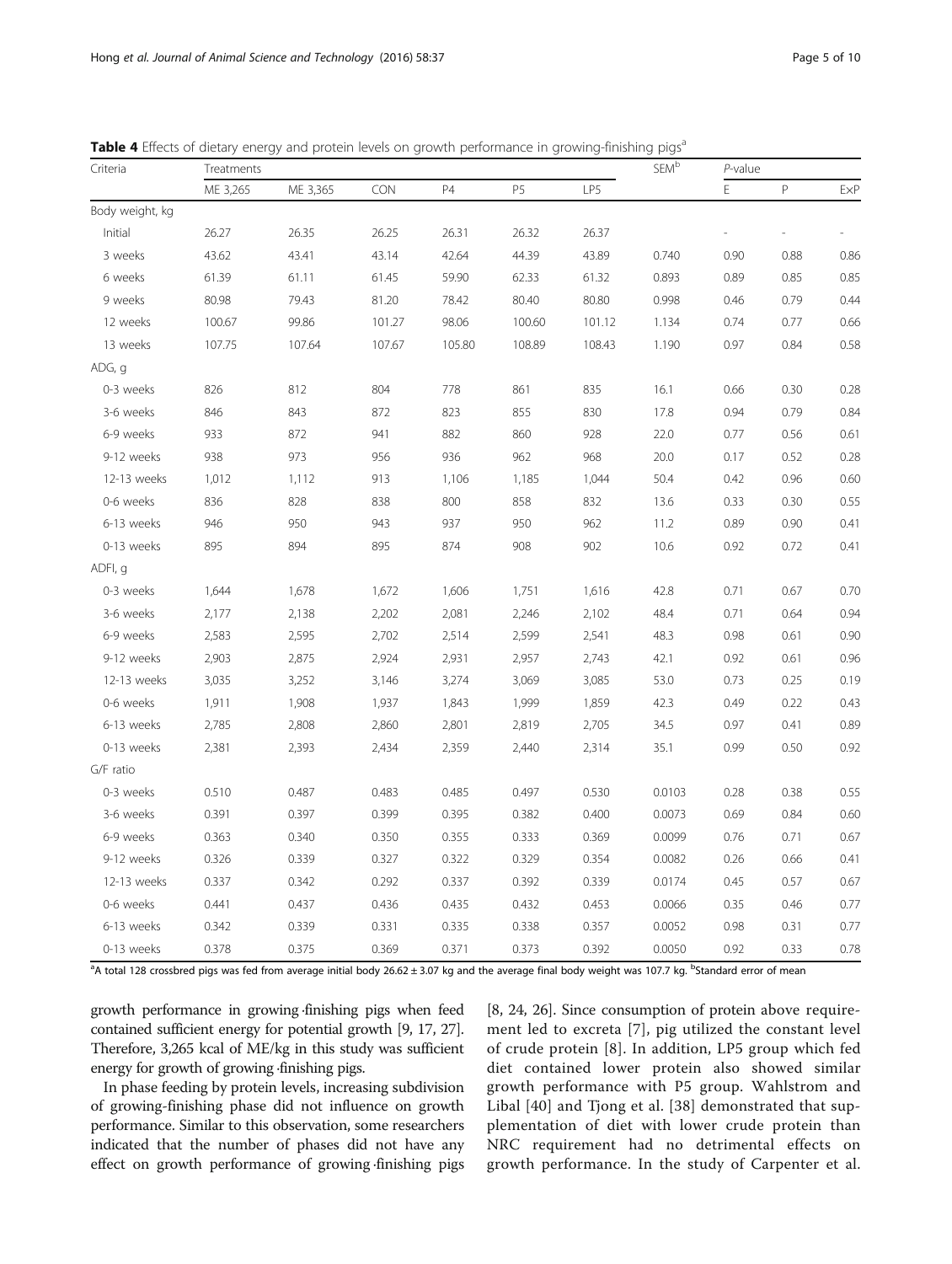[[5](#page-9-0)], limitation of protein level in diet had no negative effects on growth performance during finishing period. Consequently, the results of current study demonstrated that pigs fed diet contained 3,265 kcal ME/kg of energy density and reduced crude protein level had no detrimental effects on growth performance compared with higher energy density or crude protein contents.

## Blood profiles

The effect of dietary energy levels and phase feeding by protein levels on blood urea nitrogen (BUN) and blood creatinine concentration were shown in Table 5. At 6 week, reduction of BUN was observed by subdivision of phases especially when pigs were fed low protein diet  $(P < 0.01)$ . Similarly, Lee et al. [\[26](#page-9-0)] represented that two or three phase feedings resulted less BUN concentration compared to that of one phase feeding. Excessive consumption of protein decreased the availability of protein [[18\]](#page-9-0) and increased the excretion of the nitrogen as urea form [[15\]](#page-9-0). Thus, increase of BUN concentration indicated that excessive amino acids are inefficiently metabolized and circulated in the blood before excretion [\[18](#page-9-0)]. The result of current study was in agreement with previous researches which observed reduction of BUN concentration with supplementation of lower crude protein diet [[6, 7](#page-9-0), [13, 18](#page-9-0)]. In the results of growth performance, increasing subdivision of phase feeding or reduced dietary crude protein level had no detrimental effects. Therefore, decrease of BUN concentration at 6 week

indicated that efficiency of crude protein utilization can be improved by phase feeding or reduced dietary crude protein level especially in growing period.

Blood creatinine has positive correlation with content of total muscle [[3\]](#page-8-0) and striated muscle [[34\]](#page-9-0). At 13 week, when pigs were fed low energy (3,265 kcal of ME/kg) diet had higher blood creatinine concentration than pigs fed high energy  $(3,365 \text{ kcal of ME/kg})$  diet  $(P = 0.05)$ . Low energy diet resulted in increased percent yield of lean cuts [[39](#page-9-0)] and high energy diet increased carcass fatness [[28](#page-9-0), [32\]](#page-9-0). This observation demonstrated that increasing energy density in diet stimulated the rate of lipid accumulation and reduced the lean percentage in rats [\[36](#page-9-0)]. Therefore, pigs fed low energy diet (3,265 kcal of ME/kg) had greater blood creatinine concentration than pigs fed high energy diet because of more lean and less fat depositions.

#### Nutrient digestibility

The effect of dietary energy levels and phase feeding by protein levels on nutrient digestibility and nitrogen retention was presented in Table [6.](#page-6-0) Significant improvement of crude fat digestibility was observed when pigs were fed greater energy treatment group  $(P = 0.02)$ . However, there was no significant difference in digestibilities of dry matter, crude protein and crude ash. Improvement of fat digestibility in current study might be resulted from the highly digestible soy oil which was included in feed formulation to increase energy density of high energy density diet (3,365 kcal of ME/kg). Just [[20](#page-9-0)]

**Table 5** Effects of dietary energy and protein levels on blood profiles in growing · finishing pigs<sup>1</sup>

| Criteria          | Treatments     |            |             |             |                    |                   |                          |      | $P$ -value |              |  |
|-------------------|----------------|------------|-------------|-------------|--------------------|-------------------|--------------------------|------|------------|--------------|--|
|                   | ME 3,265       | ME 3,365   | CON         | <b>P4</b>   | <b>P5</b>          | LP5               |                          | E    | P          | $E \times P$ |  |
| BUN, mg/dL        |                |            |             |             |                    |                   |                          |      |            |              |  |
| Initial           | 10.28          | 10.28      | 10.28       | 10.28       | 10.28              | 10.28             | $\overline{\phantom{a}}$ |      |            | ۰            |  |
| 3 weeks           | 11.61          | 11.14      | 11.95       | 11.76       | 11.60              | 10.18             | 0.285                    | 0.41 | 0.12       | 0.78         |  |
| 6 weeks           | 10.65          | 9.90       | $12.30^{A}$ | $10.10^{B}$ | 10.10 <sup>B</sup> | 8.60 <sup>B</sup> | 0.334                    | 0.21 | 0.01       | 0.30         |  |
| 9 weeks           | 9.45           | 10.14      | 10.14       | 10.46       | 9.45               | 9.13              | 0.258                    | 0.18 | 0.25       | 0.64         |  |
| 12 weeks          | 11.42          | 11.69      | 10.85       | 12.70       | 10.80              | 11.87             | 0.329                    | 0.69 | 0.15       | 0.83         |  |
| 13 weeks          | 11.68          | 10.65      | 10.17       | 10.81       | 12.23              | 11.45             | 0.378                    | 0.18 | 0.27       | 0.85         |  |
| Creatinine, mg/dL |                |            |             |             |                    |                   |                          |      |            |              |  |
| Initial           | 1.00           | 1.00       | 1.00        | 1.00        | 1.00               | 1.00              |                          |      |            |              |  |
| 3 weeks           | 0.82           | 0.82       | 0.72        | 0.78        | 0.92               | 0.84              | 0.030                    | 1.00 | 0.12       | 0.34         |  |
| 6 weeks           | 0.96           | 0.89       | 0.89        | 0.90        | 0.94               | 0.98              | 0.025                    | 0.17 | 0.58       | 0.80         |  |
| 9 weeks           | 1.18           | 1.20       | 1.11        | 1.22        | 1.19               | 1.25              | 0.032                    | 0.71 | 0.52       | 0.54         |  |
| 12 weeks          | 1.44           | 1.40       | 1.38        | 1.40        | 1.38               | 1.53              | 0.030                    | 0.58 | 0.26       | 0.30         |  |
| 13 weeks          | $1.45^{\circ}$ | $1.32^{b}$ | 1.31        | 1.45        | 1.32               | 1.47              | 0.033                    | 0.05 | 0.17       | 0.98         |  |

<sup>1</sup> Least squares means of 6 observations per treatment

<sup>AB</sup>means with different superscripts in the same row significantly differ (P < 0.05) a<sup>b</sup>means with different superscripts in the same row significantly differ (0.05 ≤ P < 0.10)

<sup>&</sup>lt;sup>2</sup>Standard error of mean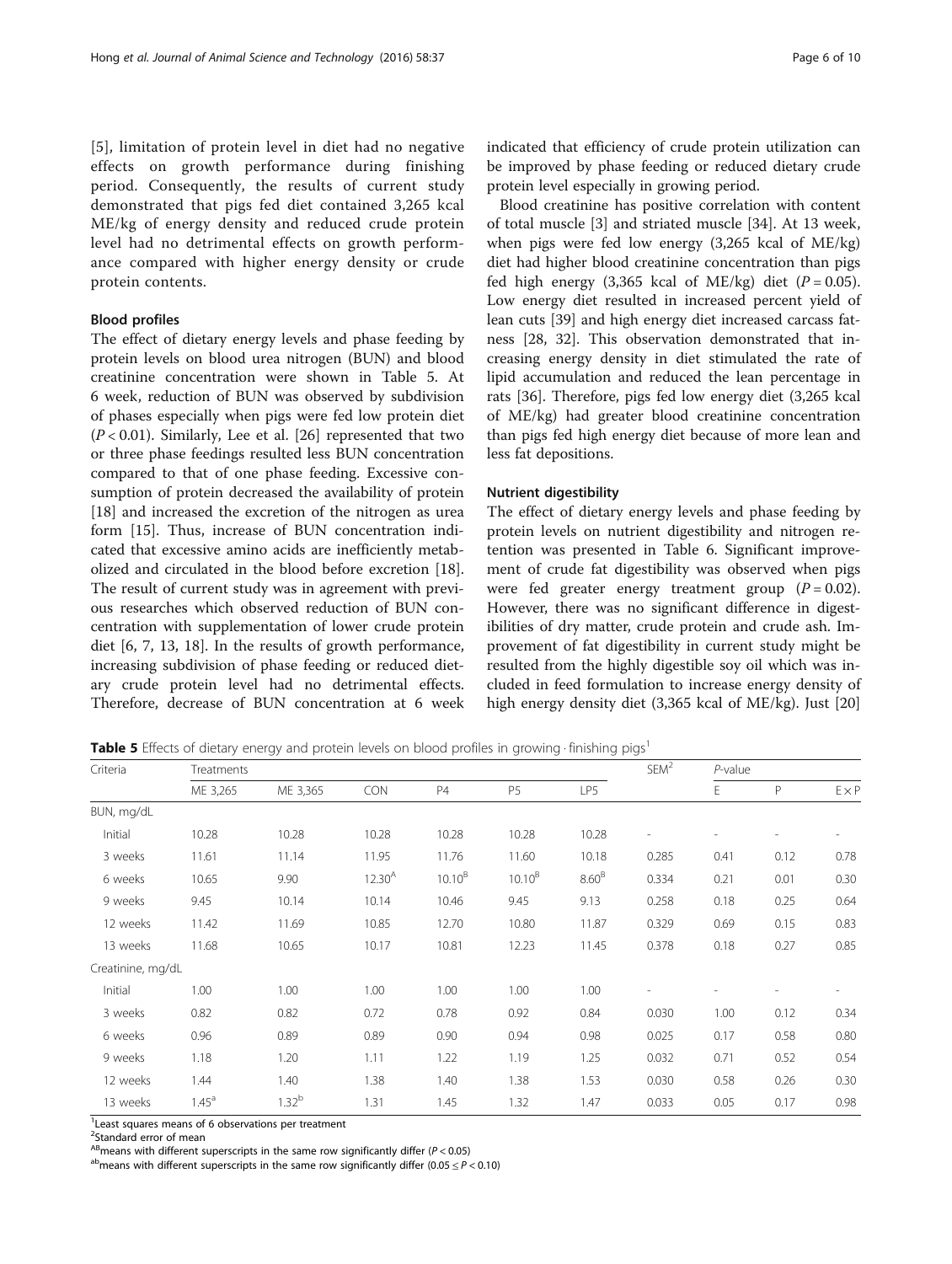<span id="page-6-0"></span>Table 6 Effects of dietary energy and protein levels on nutrient digestibility and nitrogen retention in growing · finishing pigs<sup>1</sup>

| Criteria                     | Treatments <sup>3</sup> |             |                    |                    |                    | SEM <sup>2</sup> | $P$ -value |      |      |
|------------------------------|-------------------------|-------------|--------------------|--------------------|--------------------|------------------|------------|------|------|
|                              | ME 3,265                | ME 3,365    | CON                | P4(P5)             | LP5                |                  | Ε          | P    | ExP  |
| Nutrient digestibility, %    |                         |             |                    |                    |                    |                  |            |      |      |
| Dry matter                   | 90.33                   | 90.44       | 90.63              | 90.21              | 90.31              | 0.233            | 0.84       | 0.79 | 0.78 |
| Crude protein                | 87.60                   | 87.53       | 88.70              | 87.20              | 86.80              | 0.409            | 0.99       | 0.19 | 0.46 |
| Crude ash                    | 60.52                   | 59.35       | 59.55              | 58.19              | 62.06              | 1.078            | 0.61       | 0.38 | 0.64 |
| Crude fat                    | 71.00 <sup>B</sup>      | $76.80^{A}$ | 77.45              | 71.94              | 72.33              | 1.358            | 0.02       | 0.12 | 0.28 |
| N-retention, g/d             |                         |             |                    |                    |                    |                  |            |      |      |
| N-intake                     | 116.99                  | 117.37      | 127.04             | 114.70             | 109.82             | 1.832            |            |      |      |
| N-feces                      | 14.43                   | 14.53       | 14.35              | 14.69              | 14.40              | 0.460            | 0.93       | 0.96 | 0.48 |
| N-urine                      | 71.25                   | 70.69       | 81.55 <sup>A</sup> | 71.69 <sup>A</sup> | 59.68 <sup>B</sup> | 2.628            | 0.89       | 0.01 | 0.58 |
| N-retention <sup>4</sup>     | 31.31                   | 32.16       | 31.14              | 28.32              | 35.75              | 2.175            | 0.82       | 0.26 | 0.65 |
| N-retention <sup>5</sup> , % | 27.02                   | 27.49       | 24.51 <sup>b</sup> | $24.68^{ab}$       | 32.57 <sup>a</sup> | 1.747            | 0.88       | 0.08 | 0.67 |

<sup>1</sup>A total of 24 barrow and initial body weight  $49.37 \pm 2.97$  kg

2 CON: CP 18.0 %, P4(P5): CP 16.3 %, LP5: CP 15.6 %

<sup>3</sup>Standard error of mean

 $4N$  retention = N intake (g) - Fecal N (g) - Urinary N (g)

 $5$ N retention (%) = N retention/N intake  $\times$  100

<sup>AB</sup> means with different superscripts in the same row significantly differ (P < 0.05) <sup>ab</sup>means with different superscripts in the same row significantly differ (0.05 ≤ P < 0.10)

represented that increase of fatty acids digestibility by inclusion of plant-derived oils and Kim et al. [\[23\]](#page-9-0) demonstrated that fat digestibility of extracted corn oil was higher than that of intact sources of oil from high-oil corn, DDGS, corn germ, or HP DDG.

In nitrogen retention, N-intake was decreased gradually as dietary protein level decreased (CON: CP 18 %, P4(P5): CP 16.3 %, LP5: CP 15.6 %). Although N-feces did not show any significant difference, urinary nitrogen excretion was significantly decreased by 27 % with subdivision of phase feeding and reduction of dietary crude protein levels ( $P < 0.01$ ). Furthermore, reduction of dietary crude protein level tended to show improvement ( $P = 0.08$ ) in percentage of nitrogen retention by 33 %. Han et al. [\[15\]](#page-9-0) represented that excretion of nitrogen through urine decreased by reducing dietary protein level. Similarly, Sutton et al. [[37\]](#page-9-0) indicated that reduction of dietary protein level in diet by 3 to 4 % resulted in decreasing the excretion of total nitrogen by approximately 28 to 36 %. Consequently, subdivision of phase feeding during growing period showed similar N-retention with non-divided groups even though subdivision group had lower N-intake. This result indicated that lower crude protein has benefits on the efficiency of nitrogen utilization in growing pigs.

#### Carcass characteristics

The effect of dietary energy levels and phase feeding by protein levels on carcass characteristics was presented in Table [7](#page-7-0). Generally, pork quality is directly related to crude fat contents in carcass and leaner pork resulted in lower water holding capacity, higher shear force as well as cooking loss [\[12\]](#page-9-0). However, there was no significant difference in moisture, crude protein, crude fat and crude ash of LM in current study. This result was in agreement with the observation of Jeong et al. [[18](#page-9-0)] which demonstrated that phase feeding had no influence on the chemical compositions of longissimus muscle. In current study, difference of dietary energy level (100 kcal) and protein levels at each phase (0.8, 2.4, 1.1, 0.7, 0.4 %) among treatments did not affect the chemical composition of longissimus muscle in carcass. Water holding capacity was decreased by the effect of phase feeding through dietary protein levels  $(P < 0.01)$ . There was an interaction between dietary energy levels and subdivision of phase through dietary protein levels (Table [7](#page-7-0),  $P < 0.01$ ). Cooking loss can be an indirect index of WHC because cooking loss decreased when water holding capacity had increased [\[16](#page-9-0)]. Similarly, cooking loss showed a tendency of increase by low dietary protein levels  $(P = 0.07)$ . These results were in accordance with the research of Goerl et al. [\[12](#page-9-0)], who reported that increase of carcass fat content improved water holding capacity and Hamm [\[16](#page-9-0)], who demonstrated that relationship between water holding capacity and cooking loss. Several studies demonstrated that decreasing dietary protein level influenced to intramuscular fat [[9, 12](#page-9-0)] and marbling of LM [[2,](#page-8-0) [21\]](#page-9-0). Although crude fat content did not showed any difference by treatment effects, different protein level by phase feeding influenced to water holding capacity and cooking loss of LM. Beilken et al. [[4](#page-8-0)] demonstrated that shear force was increased when water holding capacity decreased. However, no significant difference was observed in shear force of LM in current study.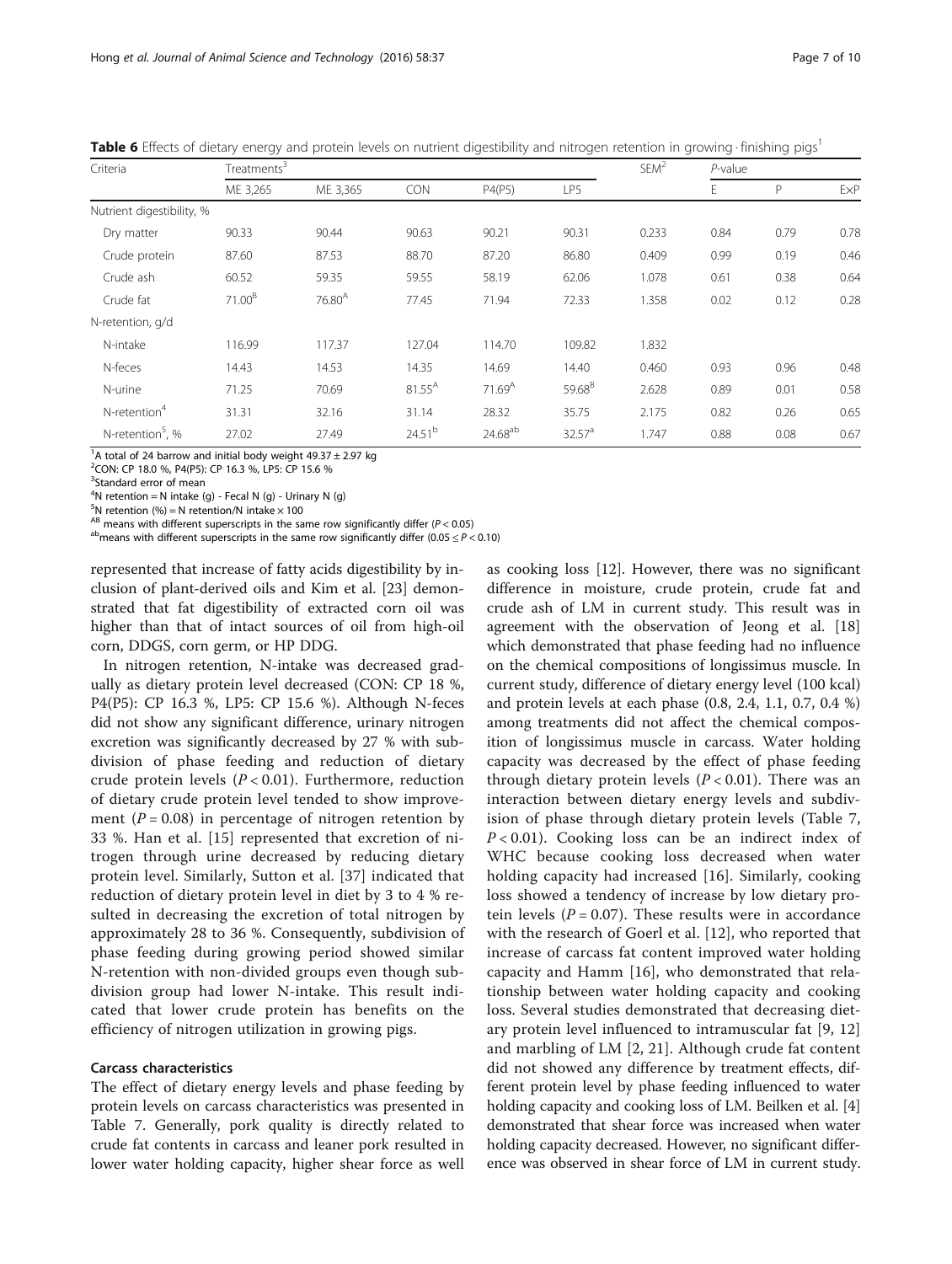| Criteria                  | Treatments         |                    |                    |                     |                    |                    | SEM <sup>2</sup> | $P$ -value |      |      |
|---------------------------|--------------------|--------------------|--------------------|---------------------|--------------------|--------------------|------------------|------------|------|------|
|                           | ME 3,265           | ME 3,365           | <b>CON</b>         | P4                  | <b>P5</b>          | LP5                |                  | E          | P    | ExP  |
| Proximate analysis, %     |                    |                    |                    |                     |                    |                    |                  |            |      |      |
| Moisture                  | 72.88              | 72.35              | 72.55              | 72.97               | 72.25              | 72.71              | 0.293            | 0.41       | 0.87 | 0.39 |
| Crude protein             | 23.43              | 24.06              | 23.01              | 24.12               | 24.17              | 23.70              | 0.271            | 0.26       | 0.43 | 0.43 |
| Crude fat                 | 2.12               | 2.61               | 2.45               | 1.91                | 2.52               | 2.60               | 0.197            | 0.24       | 0.62 | 0.42 |
| Crude ash                 | 1.09               | 1.14               | 1.14               | 1.00                | 1.16               | 1.17               | 0.043            | 0.55       | 0.55 | 0.68 |
| Physiochemical property   |                    |                    |                    |                     |                    |                    |                  |            |      |      |
| Cooking loss <sup>3</sup> | 30.63              | 30.49              | 29.81 <sup>b</sup> | 30.96 <sup>ab</sup> | 29.73 <sup>b</sup> | $31.75^a$          | 0.093            | 0.80       | 0.07 | 0.15 |
| Shear force <sup>4</sup>  | 4.51               | 4.53               | 4.49               | 4.87                | 4.30               | 4.42               | 0.331            | 0.93       | 0.15 | 0.18 |
| WHC <sup>5</sup>          | 55.49              | 56.01              | $56.43^{A}$        | $54.65^{B}$         | $56.87^{A}$        | 55.06 <sup>B</sup> | 0.310            | 0.17       | 0.01 | 0.01 |
| Backfat thickness         |                    |                    |                    |                     |                    |                    |                  |            |      |      |
| $P2$ , mm                 | 11.50 <sup>b</sup> | 11.96 <sup>a</sup> | $11.86^{ab}$       | 12.14 <sup>a</sup>  | $11.64^{ab}$       | 11.29 <sup>b</sup> | 0.126            | 0.06       | 0.09 | 0.33 |

<span id="page-7-0"></span>**Table 7** Effects of dietary energy and protein levels on carcass characteristics<sup>1</sup>

<sup>1</sup> Least squares means for three pigs per treatment

<sup>2</sup>Standard error of mean

<sup>3</sup>Cooking loss unit: %

4 Shear force unit: kg/0.5 in

<sup>5</sup>WHC: water holding capacity

<sup>AB</sup>means with different superscripts in the same row significantly differ (P < 0.05) a<sup>b</sup>means with different superscripts in the same row significantly differ (0.05 ≤ P < 0.10)

Also, Cromwell et al. [\[9](#page-9-0)] represented that shear force of loin were not significantly different from pigs fed low protein level and high protein level. Consequently, although chemical composition of LM was not significant differ among treatments, dietary protein levels had influence on WHC and cooking loss not shear force. When pigs were fed higher energy density feed, they tended to show thicker backfat thickness ( $P_2$  position) than pigs fed lower dietary energy density ( $P = 0.06$ ). Increase of carcass backfat by high energy diet had been reported by several researchers [\[2](#page-8-0), [9](#page-9-0), [35\]](#page-9-0). In addition, tendency of reduction in backfat thickness was observed by subdivision of phase feeding or lowered dietary protein levels ( $P = 0.09$ ). Similarly, Figueroa et al. [[11](#page-9-0)] demonstrated that reducing dietary protein from 16 to 12 % increased backfat and Kerr et al. (1995) [\[21\]](#page-9-0) indicated that pigs were fed low CP diet by 4 % compared to control, backfat thickness and 10th rib fat thickness were increased. However, Cromwell et al. [[9](#page-9-0)] reported that backfat was not affected by dietary protein level and Lee et al. [[26](#page-9-0)] represented that increasing the number of phase feeding regimes decreased the backfat thickness. Unfortunately, the effect of protein levels by phase feeding did not shown in current study, high energy diet increased backfat thickness and lower protein diet decreased backfat thickness.

## Economical analysis

The effects of dietary energy levels and phase feeding by protein levels on feed cost, days to reaching 120 kg body weight, carcass yield and carcass price were presented in Table [8](#page-8-0). There was significant difference in

feed cost per weight gain during 0-3 week ( $P < 0.01$ ), 6-9 week ( $P < 0.05$ ) and overall period ( $P < 0.05$ ) according to effect of dietary energy levels. Also, total feed cost per pig was affected by dietary energy levels during 6-9 week, 9-12 week, 12-13 week and overall period  $(P < 0.01)$ . Increasing feed cost of high energy diets (3,365 kcal of ME/kg) is mainly caused by the soy oil supplementation.

Though there was no significant difference in feed cost per weight gain and total feed cost for market weight but numerical decrease of feed cost was observed when subdivision of phase feeding was increased and dietary crude protein level decreased. This result was partially agreed with the reports of Han et al. [\[14\]](#page-9-0), Ko et al. (2004) [[24\]](#page-9-0) and Jeong et al. [\[18](#page-9-0)] which represented increasing subdivision of phases reduced the feed cost. There was no significant difference in days to market weight because growth performance was not affected by dietary treatments.

Carcass yield was not affected by the dietary energy levels and phase feeding by protein levels. However, when pigs were fed lower energy diet (3,265 kcal of ME/kg) tended to show higher carcass price than pigs fed higher energy diet (3,365 kcal of ME/kg) ( $P = 0.08$ ).

## Conclusion

Dietary energy levels and subdivision of phase through dietary protein levels had no influence on growth performance. In growing 2 phase, Subdivision of growing period by lowered dietary protein levels showed the trend of nitrogen retention increase and reduced the BUN at 6 week by increasing nitrogen availability.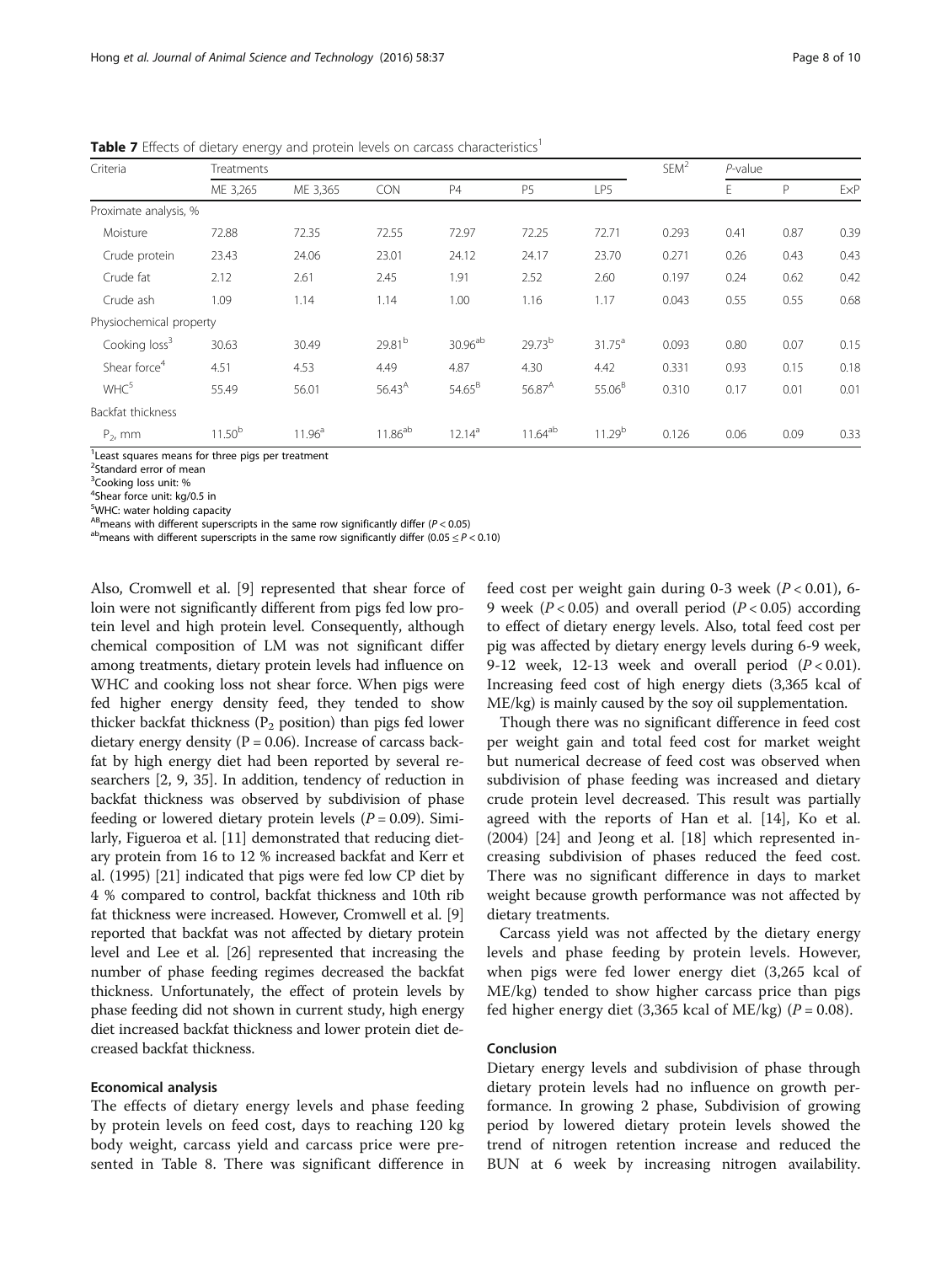| Criteria                                       | Treatments   |                     |        |           |           |        |        | $P$ -value |      |                             |
|------------------------------------------------|--------------|---------------------|--------|-----------|-----------|--------|--------|------------|------|-----------------------------|
|                                                | ME 3,265     | ME 3,365            | CON    | <b>P4</b> | <b>P5</b> | LP5    |        | E          | P    | $\ensuremath{\mathsf{ExP}}$ |
| Feed cost per weight gain, won/kg              |              |                     |        |           |           |        |        |            |      |                             |
| 0-3 weeks                                      | $778^B$      | 870 <sup>A</sup>    | 851    | 847       | 831       | 768    | 17.2   | 0.01       | 0.33 | 0.63                        |
| 3-6 weeks                                      | 988          | 1,049               | 1,029  | 1,010     | 1,048     | 985    | 19.1   | 0.15       | 0.75 | 0.66                        |
| 6-9 weeks                                      | $1,035^B$    | $1,202^A$           | 1,124  | 1,120     | 1,180     | 1,050  | 41.1   | 0.02       | 0.60 | 0.34                        |
| 9-12 weeks                                     | 1,119        | 1,186               | 1,166  | 1,188     | 1,172     | 1,083  | 32.4   | 0.51       | 0.62 | 0.63                        |
| 12-13 weeks                                    | 1,110        | 1,177               | 1,318  | 1,136     | 998       | 1,121  | 54.2   | 0.98       | 0.14 | 0.38                        |
| 0-13 weeks                                     | $5,029^{B}$  | $5,484^{A}$         | 5,489  | 5,302     | 5,230     | 5,006  | 88.8   | 0.02       | 0.17 | 0.33                        |
| Total feed cost per pig, won/head              |              |                     |        |           |           |        |        |            |      |                             |
| 0-3 weeks                                      | 13,640       | 14,912              | 14,438 | 13,830    | 15,107    | 13,729 | 383.7  | 0.11       | 0.58 | 0.68                        |
| 3-6 weeks                                      | 17,642       | 18,659              | 18,992 | 17,439    | 18,833    | 17,339 | 431.6  | 0.27       | 0.43 | 0.94                        |
| 6-9 weeks                                      | $20,343^{B}$ | $22,140^A$          | 22,286 | 20,744    | 21,280    | 20,655 | 432.2  | 0.04       | 0.54 | 0.98                        |
| 9-12 weeks                                     | $22,143^B$   | 24,288 <sup>A</sup> | 23,438 | 23,454    | 23,875    | 22,096 | 386.5  | 0.01       | 0.27 | 0.27                        |
| 12-13 weeks                                    | $7,663^B$    | $9,151^{\text{A}}$  | 8,431  | 8,762     | 8,232     | 8,204  | 186.6  | 0.01       | 0.47 | 0.80                        |
| 0-13 weeks                                     | $81,431^{B}$ | 89,150 <sup>A</sup> | 87,585 | 84,230    | 87,326    | 82,023 | 1469.7 | 0.01       | 0.55 | 0.92                        |
| Days to market weight (Day, reached 120 kg BW) |              |                     |        |           |           |        |        |            |      |                             |
|                                                | 105.5        | 102.4               | 106.8  | 103.9     | 102.2     | 102.9  | 1.60   | 0.36       | 0.77 | 0.40                        |
| Carcass yield and price                        |              |                     |        |           |           |        |        |            |      |                             |
| Carcass yield, %                               | 76.7         | 76.7                | 77.2   | 76.0      | 76.2      | 77.4   | 0.270  | 0.95       | 0.23 | 0.99                        |
| Carcass price, 1,000 won                       | $377.6^a$    | $368.4^{b}$         | 368.3  | 376.2     | 365.6     | 381.8  | 2.641  | 0.08       | 0.12 | 0.90                        |

<span id="page-8-0"></span>Table 8 Effects of dietary energy and protein levels on economical efficiency

<sup>1</sup>Standard error of mean

<sup>AB</sup>means with different superscripts in the same row significantly differ (P < 0.05) a<sup>b</sup>means with different superscripts in the same row significantly differ (0.05 ≤ P < 0.10)

However, dietary energy levels and subdivision of phase through dietary protein levels had no detrimental effect on carcass traits and pork quality. Consequently, phase feeding with low energy (3,265 kcal of ME/kg) and low protein diet (below the NRC req.) had no negative effect on growth performance, carcass characteristics but economical profits was improved due to high carcass price and low feed cost.

#### Abbreviations

ADFI: Average daily feed intake; ADG: Average daily gain; BUN: Blood urea nitrogen; BW: Body weight; CP: Crude protein; CRD: Completely randomized design; LM: Longissimus muscle; ME: Metabolizable energy; RCBD: Randomized complete block design; WHC: Water holding capacity

#### Acknowledgement

The study was supported by the Rural Development Administration (PJ011617012016) in Korea.

#### Funding

This research was supported by the Rural Development Administration (PJ011617012016) in Korea.

#### Availability of data and materials

Authors approved the data and materials availability.

#### Authors' contributions

JSH was mainly carried out this study and drafted the manuscript. GIL participated in the slaughter and carcass analysis. XHJ participated in the digestibility trial and performed the statistical analysis. YYK conceived of the

study, and participated in its design and coordination and helped to draft the manuscript. All authors read and approved the final manuscript

#### Competing interests

The authors declare that they have no competing interest.

#### Consent for publication

Not applicable.

#### Ethics approval and consent to participate

All experimental procedures involving animals were conducted in accordance with the Animal Experimental Guidelines provided by the Seoul National University Institutional Animal Use and Care Committee (SNUIAUCC; SNU-160513-1).

#### Received: 9 May 2016 Accepted: 8 October 2016 Published online: 24 October 2016

#### References

- 1. AOAC. Official Methods of Analysis. 16th ed. Washington: Association of Official Analytical Chemist; 1995.
- 2. Apple JK, Maxwell CV, Brown DC, Friesen KG, Musser RE, Johnson ZB, Armstrong TA. Effects of dietary lysine and energy density on performance and carcass characteristics of finishing pigs fed ractopamine. J Anim Sci. 2004;82:3277–87.
- 3. Baxmann AC, Ahmed MS, Marques NC, Menon VB, Pereira AB, Kirsztajn GM, Heilberg IP. Influence of muscle mass and physical activity on serum and urinary creatinine and serum cystatin C. CJASN. 2008;3:348–54.
- 4. Beilken SL, Bouton PE, Harris PV. Some effects on the mechanical properties of meat produced by cooking at temperatures between 50 and 60 C. J Food Sci. 1986;51:791–6.